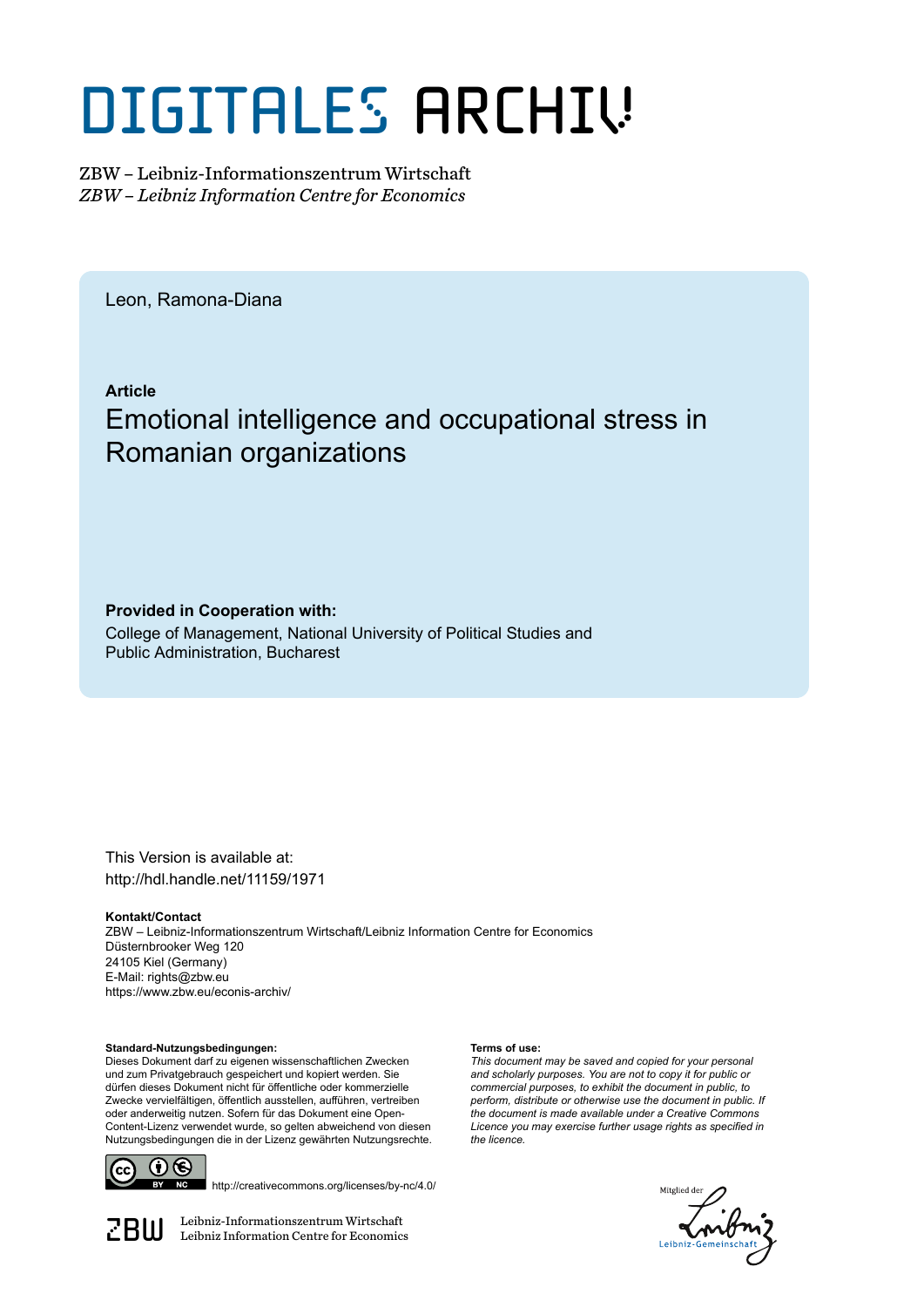#### **Emotional Intelligence and Occupational Stress in Romanian Organizations**

#### **Ramona - Diana LEON**

*National University of Political Studies and Public Administration 30A Expozitiei Blvd., Sector 1, 102104, Bucharest, RO ramona.leon@facultateademanagement.ro*

#### **Ramona - Ioana TĂNĂSESCU**

*National University of Political Studies and Public Administration 30A Expozitiei Blvd., Sector 1, 102104, Bucharest, RO tanasescuramona19@yahoo.com*

*Abstract. The research aims to analyze the relationship between emotional intelligence and occupational stress in the Romanian banking sector. Therefore, a case study strategy is developed and a quantitative approach is employed. Data are collected from a subsidiary of one of the most profitable banks from Romania and are processed using structural equation modelling – partial least square (SEM-PLS). The results prove that all four dimensions of emotional intelligence have a positive impact on reducing the stress experienced by employees. In other words, those who have a high level of emotional intelligence are less stressed at the workplace; due to the fact that they manage to understand and control their own emotions and the emotions of others, they (i) are more goal-oriented, (ii) focus on what they are doing, and (iii) use their emotions in a constructive way. These findings have both theoretical and practical implications. At the theoretical level, it extends the literature regarding the nexus between emotional intelligence and occupational stress by providing valuable insights from a Romanian banking institution. Furthermore, it helps the policy-makers understand why their employees perceive differently the occupational stress. Besides, it sheds light on how important it is for the managers to develop their ability to recognize their own emotions and using them appropriately in the decision-making processes.* 

*Keywords: emotional intelligence; occupational stress; stressors; optimism; emotions.*

#### **Introduction**

One of the problems that the organizations are facing today is represented by occupational stress (Belias, Koustelios, Koutiva, & Zournatzi, 2013; Wan, Downey, & Stough, 2014). This is often described as a psychological and physiological phenomenon, generated as a response to various external factors (Ganster & Rosen, 2013; Hellhammer & Hellhammer, 2008). If its main causes are difficult to identify, ranging from insufficiently developed decisions to the fear of losing the job, not the same can be stated about the effects it has on employees and the company for which they work. At individual level, stress tends to generate the appearance of poor concentration, impulsive behavior, and decreased attention (Burduș, Căprărescu, &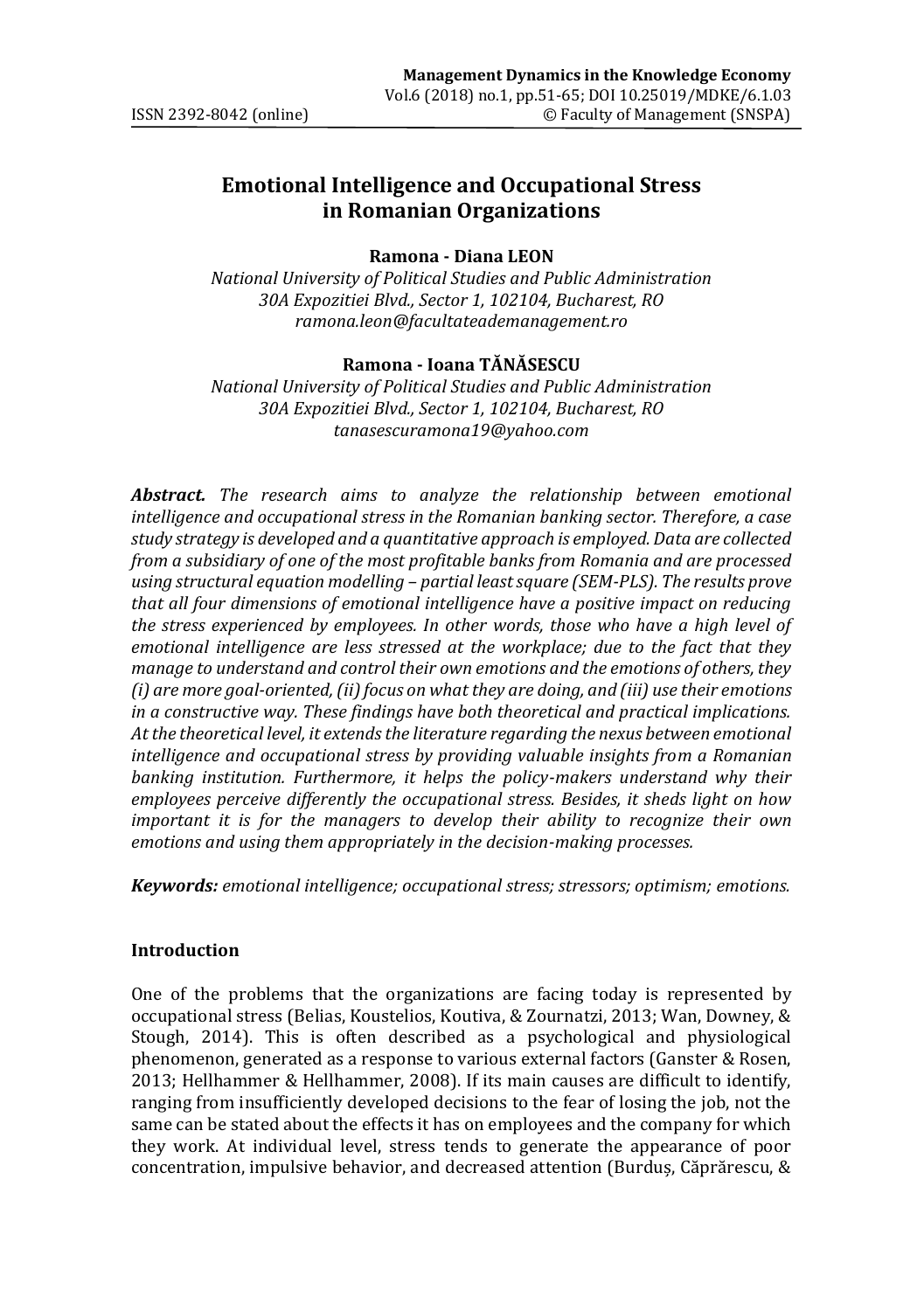*Emotional Intelligence and Occupational Stress in Romanian Organizations*

Zorlențan, 1996; Johns, 2011); going further, at the organizational level, it represents the main cause of absenteeism (Johns, 2011), low productivity (Irawanto  $\&$ Primasari, 2015), and reduced organizational loyalty (Burduș et al., 1996). In order to reduce the aforementioned negative effects, the causes of stress should be addressed at both individual and organizational level. As Ashkanasy (2003) state, in the current business world, managers should develop and maintain a constructive emotional culture, capable of ensuring employees' health and providing an efficient working environment.

Within this framework, emotional intelligence (EI) becomes an essential business tool for increasing company's success and moderating the interaction between managers and employees (Brackett & Salovey, 2006; Drozdowski, 2017). Thus, the managers who have a high level of emotional intelligence are considered to be more organized, competitive and able to use emotions in order to improve the decisionmaking processes and to instill a sense of enthusiasm among employees (Abraham, 2000; Watkin, 2000). Last but not least, Extremera, Fernandez-Berrocal, and Ramos (2007) and Belias et al. (2013) prove that EI helps employees cope with stress. Thus, previous researchers (Hong & Lee, 2016; O'Connor, Nguyen, & Anglim, 2017) demonstrate that the employees who have a high level of EI are more efficient at work and can deal with stress effectively. In other words, due to a high level of emotional self-control and adaptability, employees develop various psychological mechanisms which facilitate their adaption to stress. On the other hand, those with a low level of EI are less susceptible and prefer to avoid, as far as possible, stressful situations; their vulnerability to stress can be a problem at the organizational level since it may determine them to dismiss important projects.

Although at international level various scholars (Ioannis & Ioannis, 2002; Shukla & Srivastava, 2016) emphasize the relationship between EI and occupational stress, not the same can be claimed regarding the national situation. The Chinese managers consider that EI is extremely important for individuals, groups, and organizations due to its positive impact on employees' well-being and organizational environment (Cheung, Gong, & Huang, 2016; Li, Gupta, Loon, & Casimir, 2016), while for the Romanian managers this is still an unexplored subject. Based on these considerations, this research aims to analyze the relationship between EI and occupational stress in the Romanian banks.

The current article is organized as follows: Section two presents the main insights provided by articles and studies published, in the last 20 years, in national and international journals regarding occupational stress and EI; Section three brings forward the research approach and provides information about the methodology design, while Section four highlights the relationship between EI and occupational stress in a subsidiary of one of the most profitable banks from Romania. The article closes by synthesizing the results and drawing out the theoretical and practical implications, research limits and further research directions.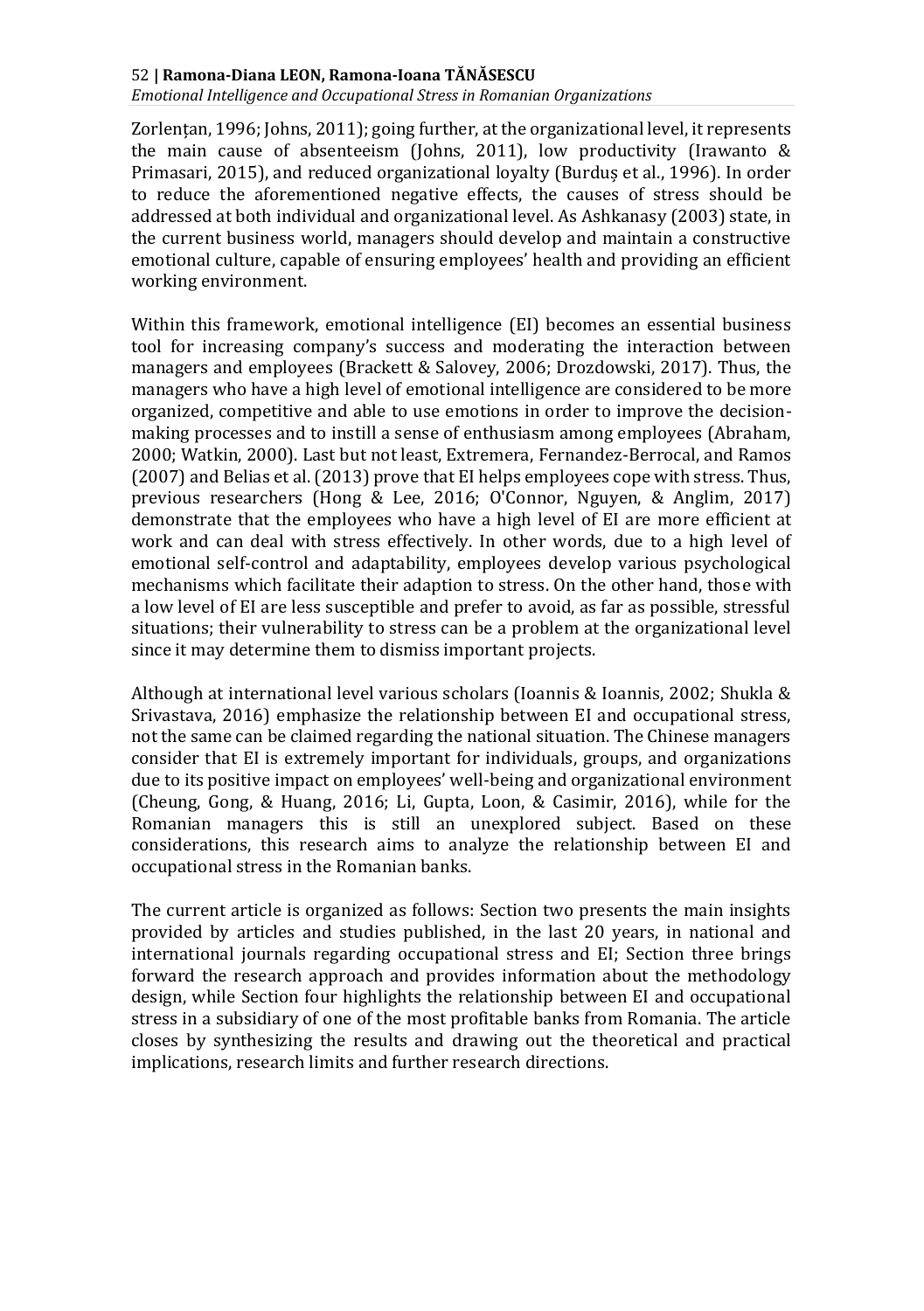#### **Stress and emotional intelligence**

#### *Stress: a coordinate of the workplace*

In general, stress is described as a state of tension and strain which generates individuals' incapacity of performing a task (Cooper, Sloan, & Williams, 1998). In particular, occupational stress is presented as a set of "physical and emotional responses which occur when job requirements do not match individual's capabilities, and which may lead to health problems" (Tihan & Ghiza, 2002, p.25). Cazacu (2014) goes further and emphasizes the negative character of stress by describing it as an intense and unpleasant condition that, on the long run, has devastating effects on employees' health and firm's performance. Against this backdrop, it can be stated that occupational stress is a psychological condition perceived by employees whenever they have to meet several requests that exceed their abilities.

According to Craveț (2014), stress factors can be divided into three main groups:

- External factors that directly affect the organization and generate tense situations. This category includes macro-economic factors such as inflation, increasing unemployment, economic and political instability in society, etc.

- Organizational factors which take into account elements like type of activity (such as, tasks complexity, responsibility, working conditions etc.); tasks distribution; relationships established among the team members (like, lack of support, communication problems etc.); organizational structure and type of management.

- Psychological factors which focus on personal problems, as well as individual abilities and characteristics.

According to data presented in Table 1, the factors that stimulate the appearance of occupational stress can be found at both employees and management level. Stressgenerating causes identified by Cooper and Marshall (1978) focus mostly on intrinsic factors that may affect the employee directly; due to these, an individual cannot perform his / her activity properly. A few years later, Johns (1998) makes the shift from the intrinsic to the extrinsic approach and outlines the impact that an inadequate work environment has on increasing occupational stress, work dissatisfaction, and employees' decision to leave their job. Unlike the aforementioned authors, Tihan and Ghiza (2012) turn their attention on the employee – manager relationship and state that stress may appear whenever there is (i) an incompatibility between the employee and the manager, or (ii) an excessive delegation. In this context, stress appears as a result of the conflict between the one's desire to remain employed, on the one hand, and the tendency to react to certain attitudes or behaviors perceived as being inadequate, on the other hand. At the management level, the factors that tend to generate stress are either connected with the management style or the organizational design.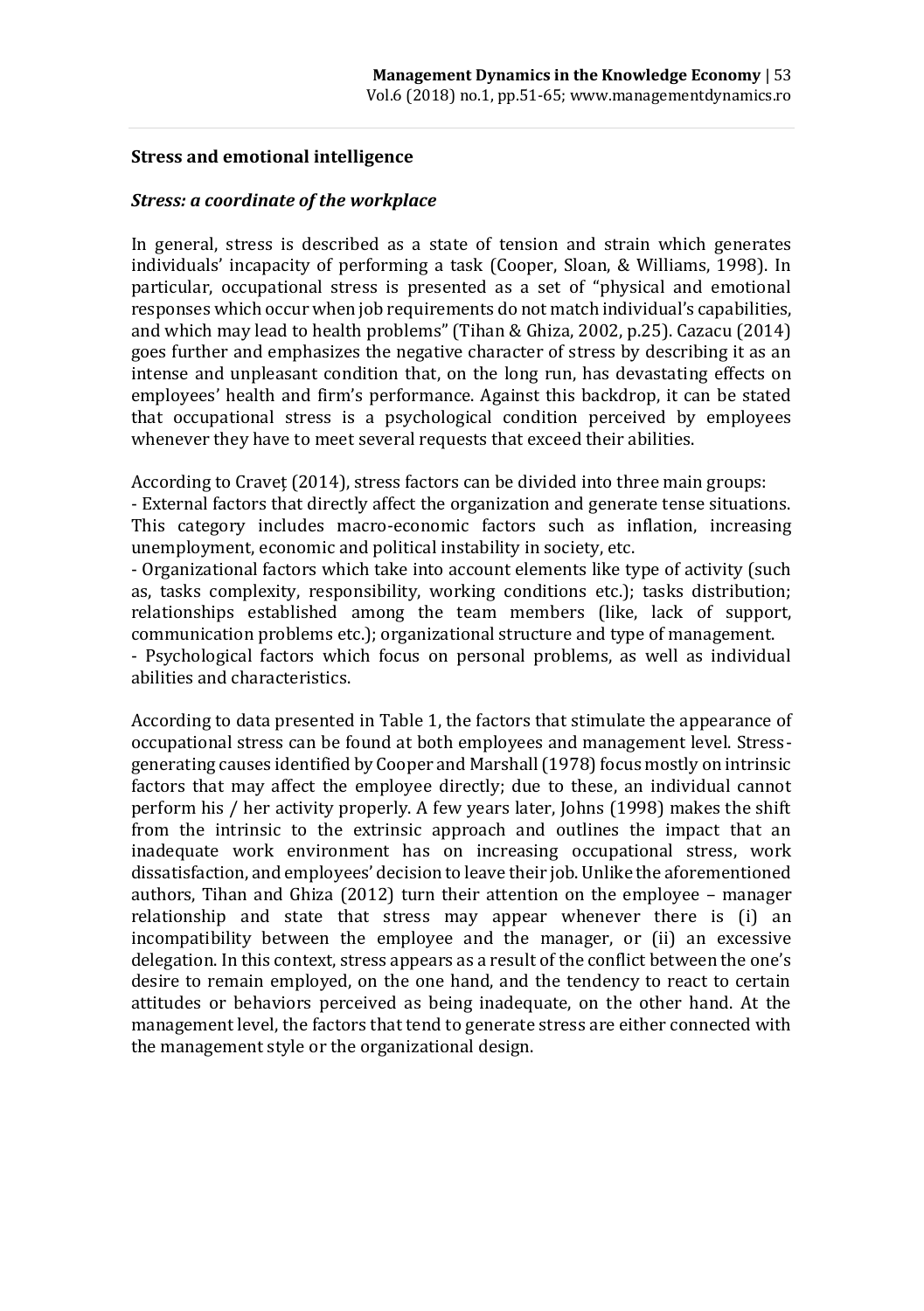*Emotional Intelligence and Occupational Stress in Romanian Organizations*

| Author/-s  | <b>Factors</b>           |                                |  |
|------------|--------------------------|--------------------------------|--|
| (Year)     | <b>Employee level</b>    | <b>Management level</b>        |  |
| Cooper and | Career development;      | Organizational structure and   |  |
| Marshall   | Employee's role in the   | climate.                       |  |
| (1978)     | organization;            |                                |  |
|            | Work relationships.      |                                |  |
| Johns      | Work conditions:         | Role overload;                 |  |
| (1998)     | Monotone tasks;          | Increased responsibility.      |  |
|            | Task overload.           |                                |  |
| Tihan and  | Incompatibility with the | High responsibility assumed by |  |
| Ghiza      | manager;                 | the manager;                   |  |
| (2002)     | Fear of losing the job;  | Concern for the future of the  |  |
|            | Excessive delegation.    | organization;                  |  |
|            |                          | The existence of poorly        |  |
|            |                          | prepared subordinates;         |  |
|            |                          | Inadequate management style.   |  |

#### *Table 1. Factors that stimulate the appearance of occupational stress*

Given the variety of factors that may generate the appearance of occupational stress, several scholars (Halkos & Bousinakis, 2017; Irawanto & Primasari, 2015; Johns, 2011; Kang, Kim, Kim, & Kim, 2017; Tongchaiprasit & Ariyabuddhiphongs, 2016) concentrate on highlighting the effects that this may have at both individual and organizational level. Therefore, it is usually described as one of the most serious health risks and also a factor which generates work dissatisfaction (Halkos & Bousinakis, 2017; Tongchaiprasit & Ariyabuddhiphongs, 2016), absenteeism (Johns, 2011), low productivity (Irawanto & Primasari, 2015), turnover (Chung, Jung, & Sohn, 2017; Tongchaiprasit & Ariyabuddhiphongs, 2016), and work accidents (Kang et al., 2017).

#### *Emotional intelligence*

The term was coined by Wayne Leon Payne, in 1985, who used it in order to describe a "creative correlation among the states of fear, pain, and desire" (Roco, 2001, p.139). Five years later, Mayer and Salovey (1995) introduced it into the management area. They considered that EI is the ability to accurately and efficiently process emotional information and to recognize both your own emotions and others' emotions. However, Goleman (2004, p.2) is the one who increases concept's visibility by admitting that "we are judged not according to our intelligence or professional competence, but based on our behavior towards us and others". Although the perspective from which the concept is addressed (Table 2) varies from a situational to a complex level, and from a cognitive to a social approach, one element remains stable during the time, namely: the need of recognizing and understanding individuals' emotions.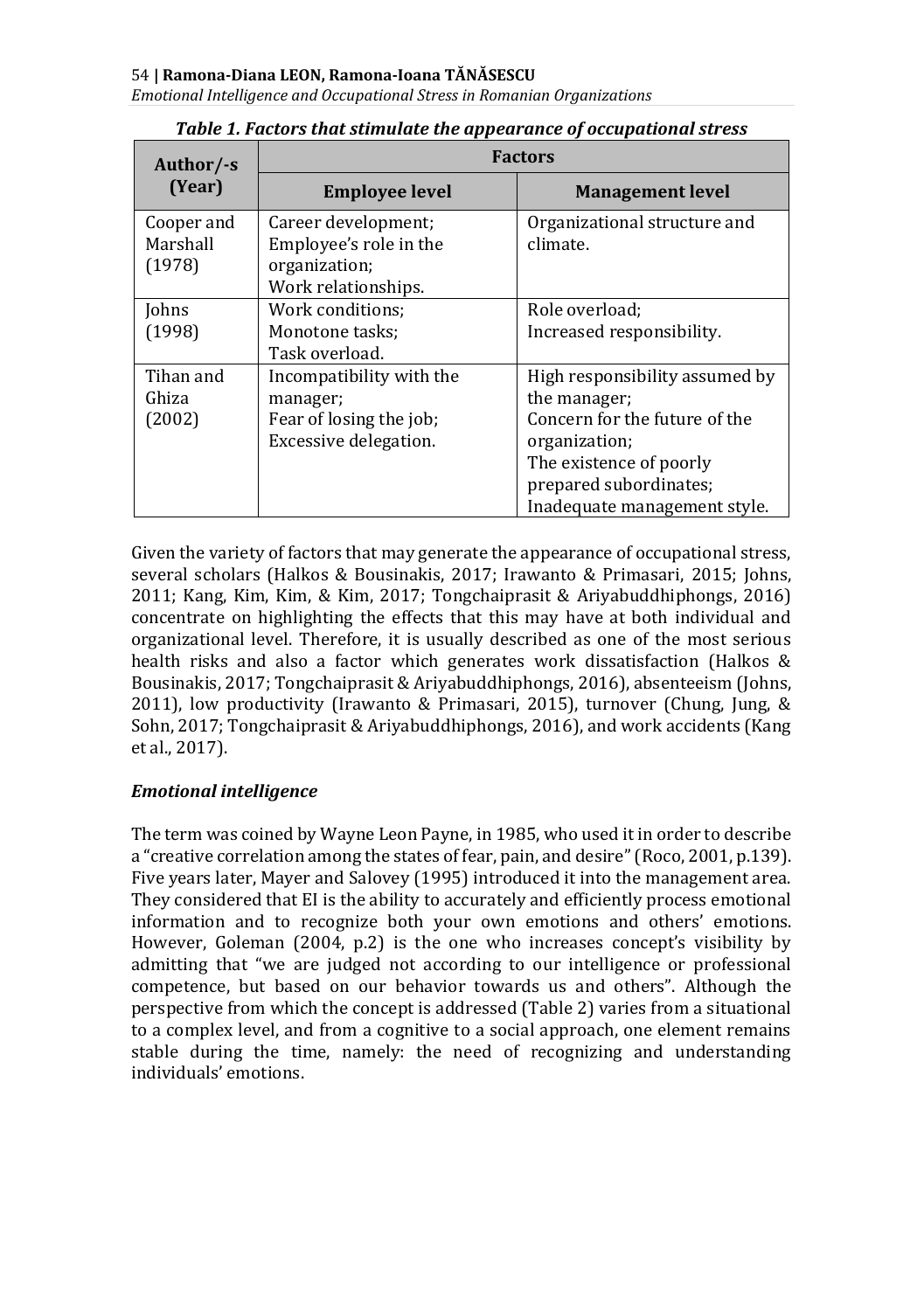| <b>Model</b>          | <b>Emotional intelligence</b>                                                                                                                                                          |                                                    |                                                                                                                                                                                                                |  |  |
|-----------------------|----------------------------------------------------------------------------------------------------------------------------------------------------------------------------------------|----------------------------------------------------|----------------------------------------------------------------------------------------------------------------------------------------------------------------------------------------------------------------|--|--|
|                       | Perspective                                                                                                                                                                            | <b>Dimensions</b>                                  | <b>Description</b>                                                                                                                                                                                             |  |  |
| Traditiona<br>l model | · emotional<br>intelligence<br>reflects<br>individuals'<br>ability to<br>recognize and<br>control their<br>emotions.                                                                   | · self-emotion<br>appraisal                        | • it reflects individuals' ability<br>to understand their own<br>emotions.                                                                                                                                     |  |  |
|                       |                                                                                                                                                                                        | · other<br>emotion<br>appraisal<br>· regulation of | • it reflects individuals' ability<br>to understand and be<br>sensitive to the feelings and<br>emotions of others.<br>• it highlights individuals'                                                             |  |  |
|                       |                                                                                                                                                                                        | emotion                                            | ability to control their own<br>emotions.                                                                                                                                                                      |  |  |
|                       |                                                                                                                                                                                        | $\bullet$ use of<br>emotion                        | · it emphasizes individuals'<br>ability to use their emotions<br>to improve their performance<br>and achieve personal goals.                                                                                   |  |  |
| Trait<br>model        | $\bullet$ emotional<br>intelligence is a<br>personal trait<br>that reflects<br>individuals<br>emotion-<br>related<br>disposition and<br>self-perception<br>of emotional<br>experience. | · well-being                                       | • it reflects individuals'<br>generalized sense of being in<br>peace with themselves, happy<br>and fulfilled.                                                                                                  |  |  |
|                       |                                                                                                                                                                                        | · self-control                                     | · it emphasizes individuals'<br>capacity of regulating external<br>pressure, stress and impulses.                                                                                                              |  |  |
|                       |                                                                                                                                                                                        | · emotionality                                     | • it describes individuals'<br>sense of perceiving and<br>expressing their emotions in<br>order to develop close<br>relationships with others.                                                                 |  |  |
|                       |                                                                                                                                                                                        | · sociability                                      | • it reflects individuals'<br>capacity of listening and<br>communicating clear and<br>confident with people from<br>diverse backgrounds.                                                                       |  |  |
| Mixed<br>model        | · emotional<br>intelligence<br>combines<br>personality<br>traits,<br>motivation and<br>affects in order<br>to recognize<br>and regulate<br>emotions in                                 | $\bullet$ self-<br>awareness                       | • it describes individuals'<br>ability to identify emotions in<br>one's physical states, feelings,<br>and thoughts.                                                                                            |  |  |
|                       |                                                                                                                                                                                        | $\bullet$ self-<br>regulation                      | · it reflects individuals' ability<br>to control and redirect<br>impulses and moods, to<br>prioritize thinking by focusing<br>on important information that<br>explains why feelings are<br>being experienced. |  |  |

*Table 2. Perspectives from which the concept of EI is approached (Leon, 2017, pp.90-91)*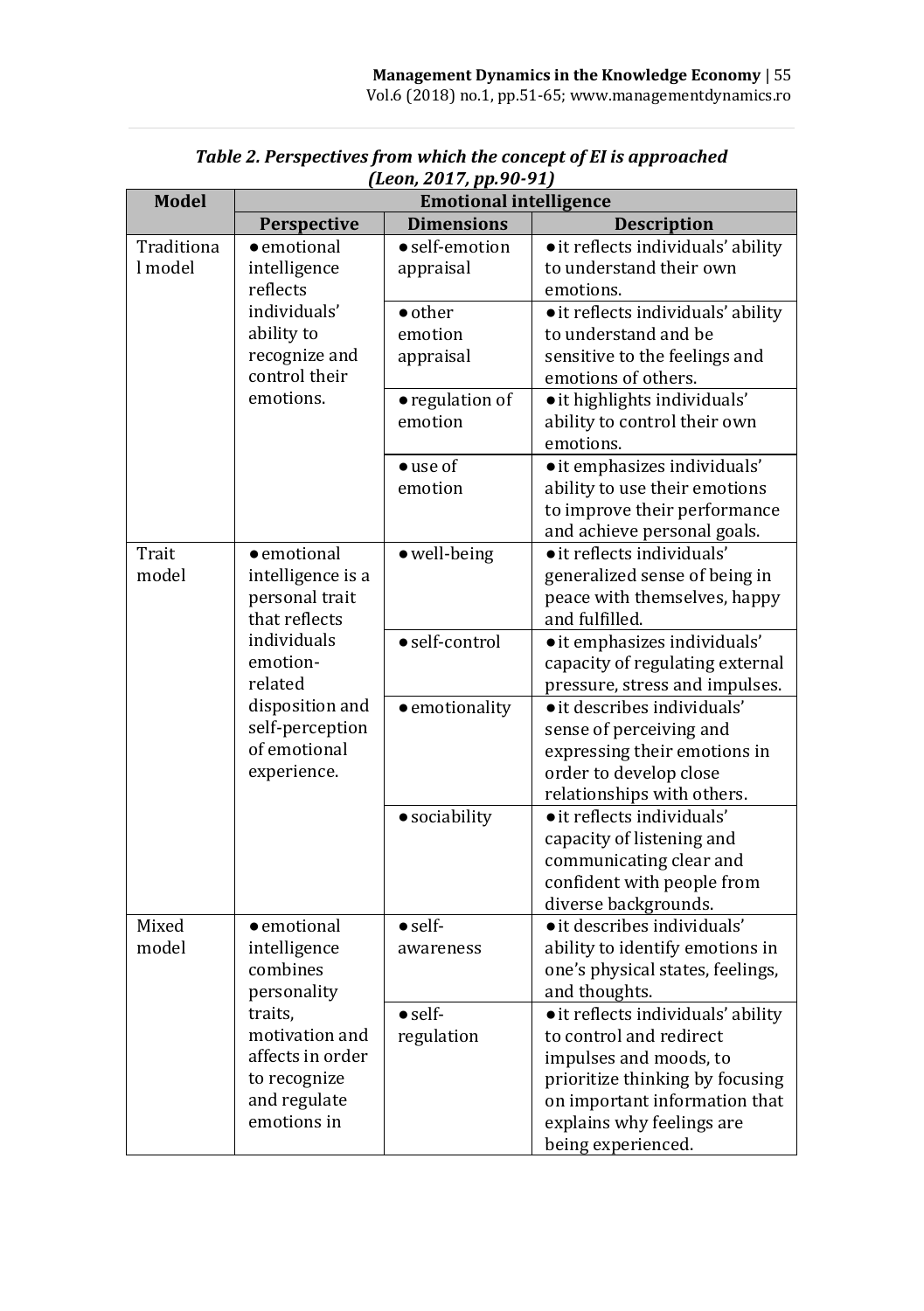*Emotional Intelligence and Occupational Stress in Romanian Organizations*

|                 | ourselves and<br>in others.                                                                                                                 | · motivation                                                | • it reflects individuals' inner<br>vision of what is important in<br>life.                                                                     |
|-----------------|---------------------------------------------------------------------------------------------------------------------------------------------|-------------------------------------------------------------|-------------------------------------------------------------------------------------------------------------------------------------------------|
|                 |                                                                                                                                             | $\bullet$ empathy                                           | • it is the ability to identify<br>emotions in other people,<br>design, artwork etc. through<br>language, sound, appearance,<br>and behavior.   |
|                 |                                                                                                                                             | • social skills                                             | • it describes individuals'<br>proficiency in developing and<br>managing relationships.                                                         |
| Modern<br>model | $\bullet$ emotional<br>intelligence is a<br>set of<br>competencies<br>of perception,<br>understanding,<br>using and<br>managing<br>emotions | $\bullet$ competency<br>in the<br>perception of<br>emotions | • it involves recognizing the<br>emotions incorporated in the<br>body state, facial and voice<br>cues of himself/herself and<br>others.         |
|                 |                                                                                                                                             | $\bullet$ competency<br>in<br>understanding<br>emotions     | • it emphasizes the capacity of<br>identifying various emotions<br>and anticipating their causes<br>and consequences.                           |
|                 | effectively in<br>the self and<br>others                                                                                                    | $\bullet$ competency<br>in using<br>emotions                | • it involves putting emotions<br>into action and harnessing<br>their effects.                                                                  |
|                 | comprise.                                                                                                                                   | • competency<br>in managing<br>emotions                     | • it highlights the capacity of<br>regulating emotions in order<br>to make them compatible with<br>certain situations or<br>individuals' goals. |

Given the fact that most scholars (Goleman, 2004; Mayer & Salovey, 1995) describe EI as a function of individuals' capacity: (i) to recognize, understand, and manage their own emotions, and (ii) to recognize, understand, and influence the emotions of others, it can be argued that the development of EI is related to individuals' communication skills and their need to establish good relations with others. Therefore, it becomes a key success factor at the workplace; first of all, its components facilitate employees' involvement in the teamwork activities and also in the decision-making processes, and secondly, they help them understand who they are and how could they become better.

During the time, several models were developed, highlighting different views and measurements. So, the Mayer-Salovey-Caruso model (Mayer & Salovey, 1997) defines the construct as the ability to perceive, understand, manage and use emotions in order to facilitate thinking while the Bar-On model (Bar-On, 2006) describes EI as a series of emotional dependence, social competencies, skills, and behavior. Furthermore, Goleman's (2004) model presents EI as an assortment of emotional and social competence which contributes to managerial performance.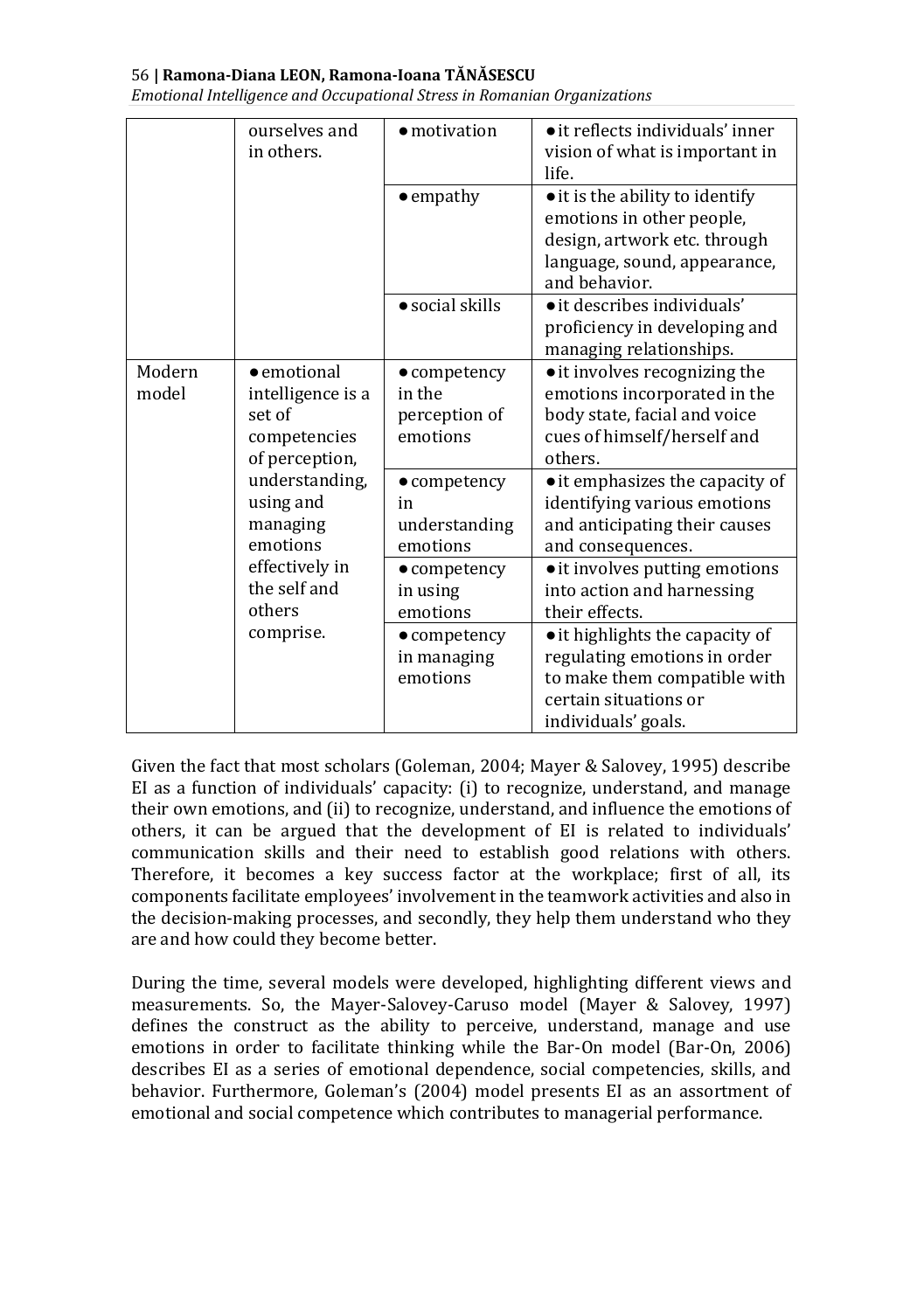Starting from the concept of personal intelligence proposed by Gardner (1983), Mayer and Salovey (1995) state that the development of EI depends on four abilities, namely: (i) to perceive emotions in oneself and others accurately; (ii) to use emotions in order to facilitate thinking; (iii) to understand emotions, signals, and emotional language; and (iv) to manage emotions in order to achieve specific goals. On the other hand, Goleman (1998) claims that the roots of EI can be found in (i) self-awareness (knowledge of self-impulses); (ii) self-control (self-impulses management); (iii) motivation (self-motivation); (iv) empathy (awareness and understanding the emotions of others), and (v) social skills (interpersonal relationships). After analyzing the aforementioned approaches, it can be argued that they provide similar insights; EI depends on perception, motivation, and management, and emphasize the need for understanding and managing the emotions in oneself and others.

#### *The relationship between emotional intelligence and occupational stress*

As Lazarus (1999) mentioned, emotions and stress are interdependent; where there is stress, there is an emotion. Thus, an individual with a high level of EI has the ability to transform negative emotions into positive emotions and he/she feels motivated to work in stressful situations. Given the fact that he/she is aware of what he/she feels, he/she can control himself/herself better and can control the way in which he/she copes with job requirements, deadlines, and other stressful situations. As a consequence, it can be stated the following:

*H1: Awareness of self-emotions influences stress levels*.

Nevertheless, it is assumed that EI is facilitating positive interpersonal relations (Nowack, 2017) and develops individuals ' ability to solve problems and to find appropriate strategies to cope with stress (Brackett & Salovey, 2006; Newton, Teo, Pick, Ho, & Thomas, 2016). Since an individual becomes aware of what his/her coworkers feel and how they react under stressful circumstances, it can be argued that:

*H2: Awareness of the emotions felt by others impacts the level of stress that the employee feels*.

It is stated that an employee who is smart in emotional terms, is more optimistic and has the power to change, adapt and manage stressful situations of the organization without being affected, acting actively with the stress (Carmeli, 2003). Thus, it can be claimed that:

*H3: An employee's optimism influences the level of occupational stress that he/she feels*.

Furthermore, according to Jung and Yoon (2016), EI is designed to facilitate stress management. Under stressful circumstances, the individual must have the ability to control the situations he/she faces. Due to EI, he/she knows how to react and how to diminish the potential tension. Therefore, the following assumption can be made: *H4: The use of emotions influences the level of perceived occupational stress*.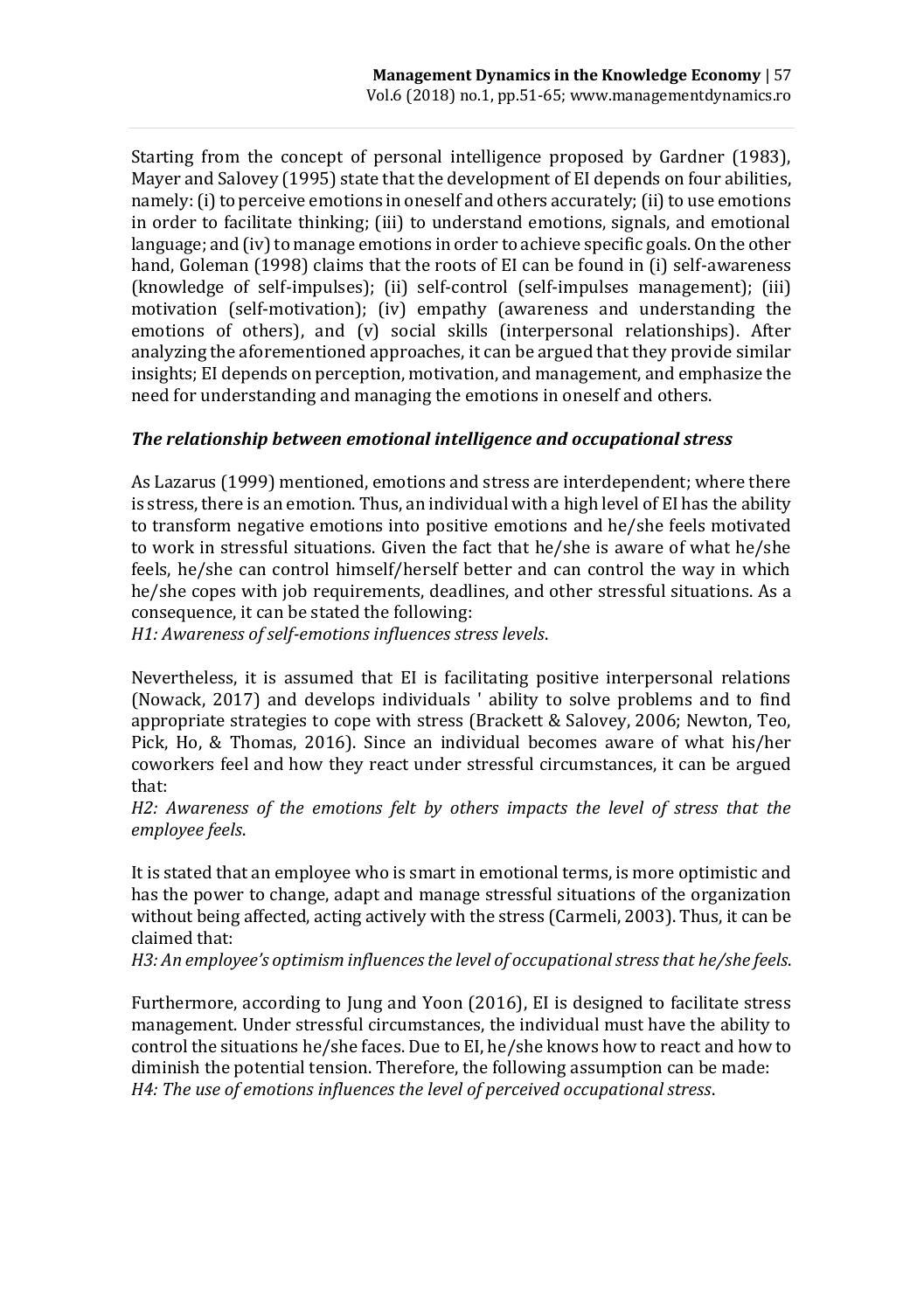#### **Methodology design**

The research purpose is to analyze the relationship between EI and occupational stress in the Romanian banking sector.

In order to achieve the goal, the following objectives are considered:

- to analyze the articles and studies that have been published, in the last 20 years, in international journals regarding EI and occupational stress;

- to emphasize the relationships established among the dimensions of EI and occupational stress;

- to determine the influence that each dimension of EI has on occupational stress in a Romanian bank.

Within this framework, a case study strategy is employed due to the fact that the research focuses on investigating a phenomenon which is frequently encountered in the real context of today's organizations (Järvensivu & Törnroos, 2010; Yin, 2014). On the other hand, a single-case study analysis is used since (i) the purpose is exploratory (Antai & Olson, 2013) and (ii) it aims to highlight what is possible rather that what is common (Mook, 1983).

A subsidiary of the company which holds the leading position among the savings and lending banks from Romania is selected as a unit of analysis. Therefore, the research population is represented by the 52 employees, and their distribution based on the socio-demographic characteristics are presented in Figure 1.



*Figure 1. Distribution of the sample according to several sociodemographic characteristics, namely: (a) gender, (b) area of residence, (c) age, (d) studies, (e) position within the organization, (f) experience within the firm, and (g) wage*

The approach is quantitative, and data are collected using a survey based on the questionnaire. The questionnaire includes 44 items which focus on (i) measuring employees' EI (24 items), (ii) identifying the causes and effects of occupational stress (14 items), and (iii) determining the socio-demographic characteristics (6 items).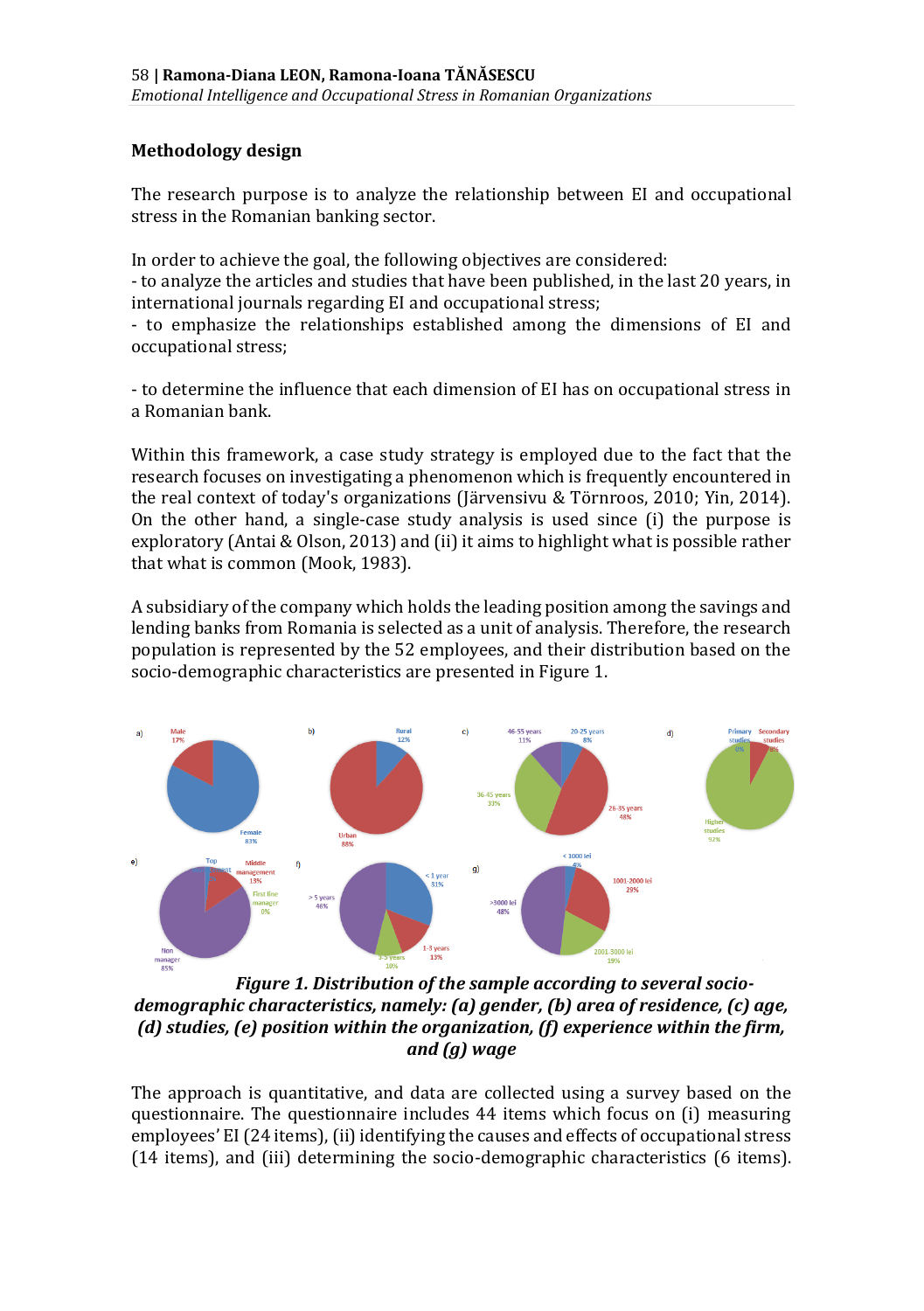The items regarding EI are developed based on Schutte et al. (1998) model while the stress-related items are constructed starting from the Stress Scale developed by Cohen, Kamarck, and Mermelstein (1983). The questionnaire is pretested and based on the results, some minor changes are made. Subsequently, the questionnaire is distributed among the selected employees.

Data are processed using SmartPLS. Structural modeling equations are applied as a result of the fact that they describe a versatile technique that allows the analysis of causal relationships (Hajli, Shanmugam, Powell, & Love, 2015; Marcoulides, Chin, & Saunders, 2009). Last but not least, techniques such as systematization, graphic representation and tabulation have been applied.

#### **Results**

As it can be observed from Figure 2, 63.1% of stress variation is determined by the variation of EI and its dimensions, while 98% of EI variation is caused by the variation of the four dimensions, namely: emotions of oneself, emotions of others, optimism and the use of emotions. If EI varies with one unit, then the occupational stress varies by 2,455 units, in the opposite direction. In other words, if the EI increases with one unit, the occupational stress reduces by 2,455 units. The model is valid and reliable since both Alfa Cronbach coefficient and the Reliability Index are higher than 0.7, and the average variance extracted (AVE) is higher than 0.5.



*Figure 2. Correlations between the dimensions of emotional intelligence and stress*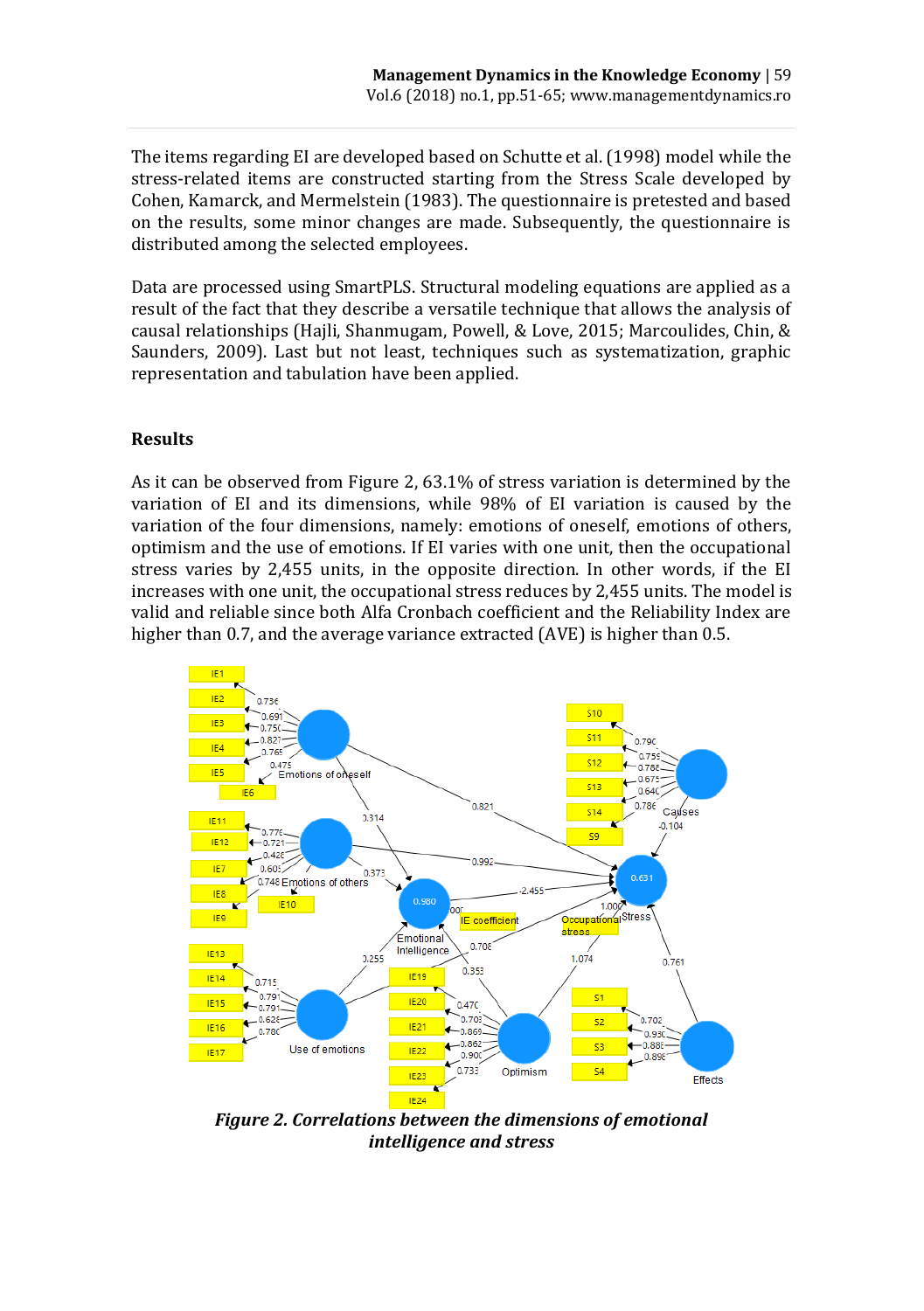*Emotional Intelligence and Occupational Stress in Romanian Organizations*

According to data presented in Table 3, there is a strong relationship between occupational stress and (i) individuals' capacity to perceive emotions in oneself, (ii) individuals' ability to recognize and understand the emotions of others, (iii) employees' optimism, and (iv) employees' capacity of using emotions in order to facilitate thinking and goal achievement. Therefore, the research hypotheses are validated.

|                                                          | Std. dev. | t Test | p     | <b>Valid</b><br>hypothesis? |
|----------------------------------------------------------|-----------|--------|-------|-----------------------------|
| Emotions of oneself $\rightarrow$<br>Occupational stress | 0.324     | 2.537  | 0.011 | Yes                         |
| Emotions of others $\rightarrow$<br>Occupational stress  | 0.318     | 3.117  | 0.002 | Yes                         |
| Optimism $\rightarrow$ Occupational<br>stress            | 0.387     | 2.773  | 0.006 | Yes                         |
| Use of emotions $\rightarrow$<br>Occupational stress     | 0.255     | 2.777  | 0.006 | Yes                         |

*Table 3. Hypotheses testing*

*H1: Awareness of self-emotions influences stress levels*.

There is a positive relationship between individuals' capacity to perceive emotions in oneself and occupational stress. Apparently, if individuals' capacity to perceive emotions in oneself varies with one unit, the level of occupational stress varies by 0.821 units, in the same direction. Still, the cumulative effect of ones' awareness of his/her emotions on occupational stress is 0.051; the cumulative effect appears as a result of the global EI mediation. Therefore, if individuals' capacity to perceive emotions in oneself varies with one unit, the level of occupational stress varies by 0.051 units ( $t = 2.537$ ;  $p = 0.011$ ).

*H2: Awareness of the emotions felt by others impacts the level of stress that the employee feels*.

If an individual's awareness of the emotions felt by others boosts with one unit, the occupational stress increases directly by 0.992 units; however, the cumulative effect is 0.076 ( $t = 3.117$ ;  $p = 0.002$ ). Thus, the hypothesis is validated and it can be stated that the awareness of the emotions felt by others impacts the level of stress that the employee feels. When an employee realizes and understands the emotions of others, he/she is able to help others, to establish good relationships, and to facilitate the development of a proper work environment. On the other hand, he/she relates to what others are feeling and tends to absorb their problems; he/she tends to treat others' problems as if they are his/hers. As a consequence, the level of occupational stress tends to increase.

*H3: An employee's optimism influences the level of occupational stress that he/she feels*. Although optimism generates an increase of occupational stress by 1.074 units, the cumulative effect equals is 0.207 (t = 2.772;  $p = 0.006$ ). Since the hypothesis is validated, it can be guaranteed with 95% probability that there is a strong relationship between the level of occupational stress experienced by an employee and his/her willingness to adopt a positive thinking, and goal orientation.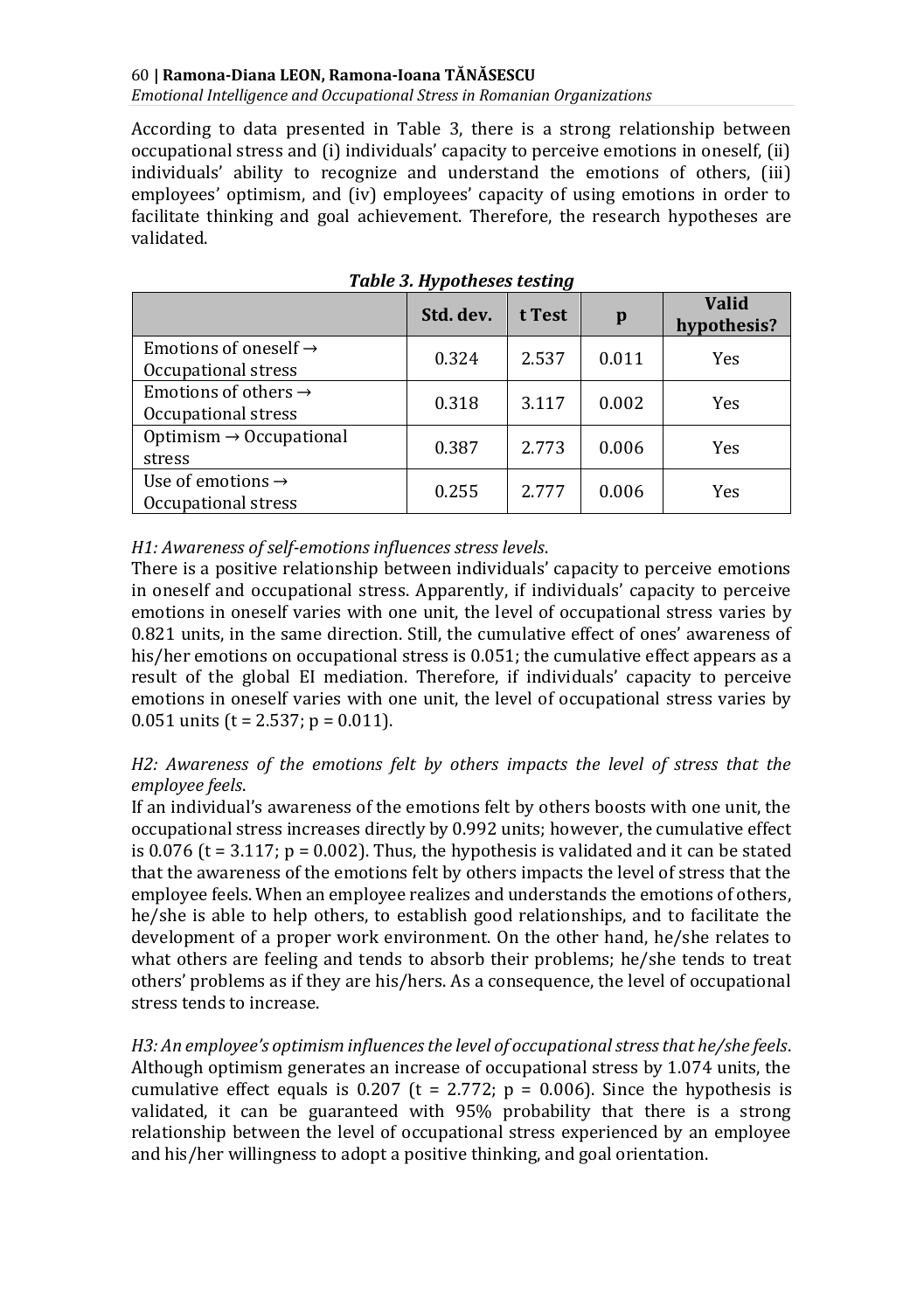*H4: The use of emotions influences the level of perceived occupational stress.* Regarding an individual's ability to the use emotions in order to facilitate thinking and goal achievement, it can be observed that they generate an increase of 0.708 units of occupational stress. Nevertheless, the cumulative effect equals  $0.081$  (t = 2.777; p = 0.006). In other words, if an individual's ability to the use emotions in order to facilitate thinking and goal achievement varies with a unit then the occupational stress varies by 0.081 units.

#### **Conclusions and future directions of research**

The current research proves that EI has a positive impact on reducing the stress experienced by employees from the banking sector. In other words, those who have a high level of EI are less stressed at the workplace; due to the fact that they manage to understand and control their own emotions and the emotions of others, they (i) are more goal-oriented, (ii) focus on what they are doing, and (iii) use their emotions in a constructive way.

Nevertheless, it emphasizes the connections that exist among the four dimensions of EI. If the global concept of EI reduces the occupational stress perceived by an employee, not the same can be claimed about its dimensions. As the research results emphasized, each of the four dimensions tends to increase the stress felt by an employee; in other words, the occupational stress increases with: (i) 0.821 units if individuals' capacity to perceive emotions in oneself boosts by one unit  $(t = 2.537; p)$  $= 0.011$ ; (ii) 0.992 units if individual's awareness of the emotions felt by others increases with unity ( $t = 3.117$ ;  $p = 0.002$ ); (iii) 1.074 units is the level of optimism escalates with one unit ( $t = 2.772$ ;  $p = 0.006$ ); and (iv) 0.708 units if individual's ability to the use emotions in order to facilitate thinking and goal achievement boosts by one unit  $(t = 2.777; p = 0.006)$ .

These findings have both theoretical and practical implications. At the theoretical level, it extends the literature regarding the nexus between EI and occupational stress by providing valuable insights from a Romanian banking institution. Furthermore, it brings forward the fact that all four dimensions of EI must be developed in order to produce the desired outcome; given the impact that each and every one of them has on the occupational stress, it can be stated that optimism and individual's awareness of the emotions felt by others is the most important. At the practical, it helps the policy-makers understand why their employees perceive differently the occupational stress. Besides, it sheds light on how important it is for the managers to develop their ability to recognize their own emotions and using them appropriately in the decision-making processes.

Although these findings have significant implications, they are limited. First of all, employees' experience within the company should be taken into consideration. The fact that most of the respondents work for the company for more than 5 years may have influenced their perspectives and reactions to occupational stress; since they already know how things are done, they are no longer scared by unpredictable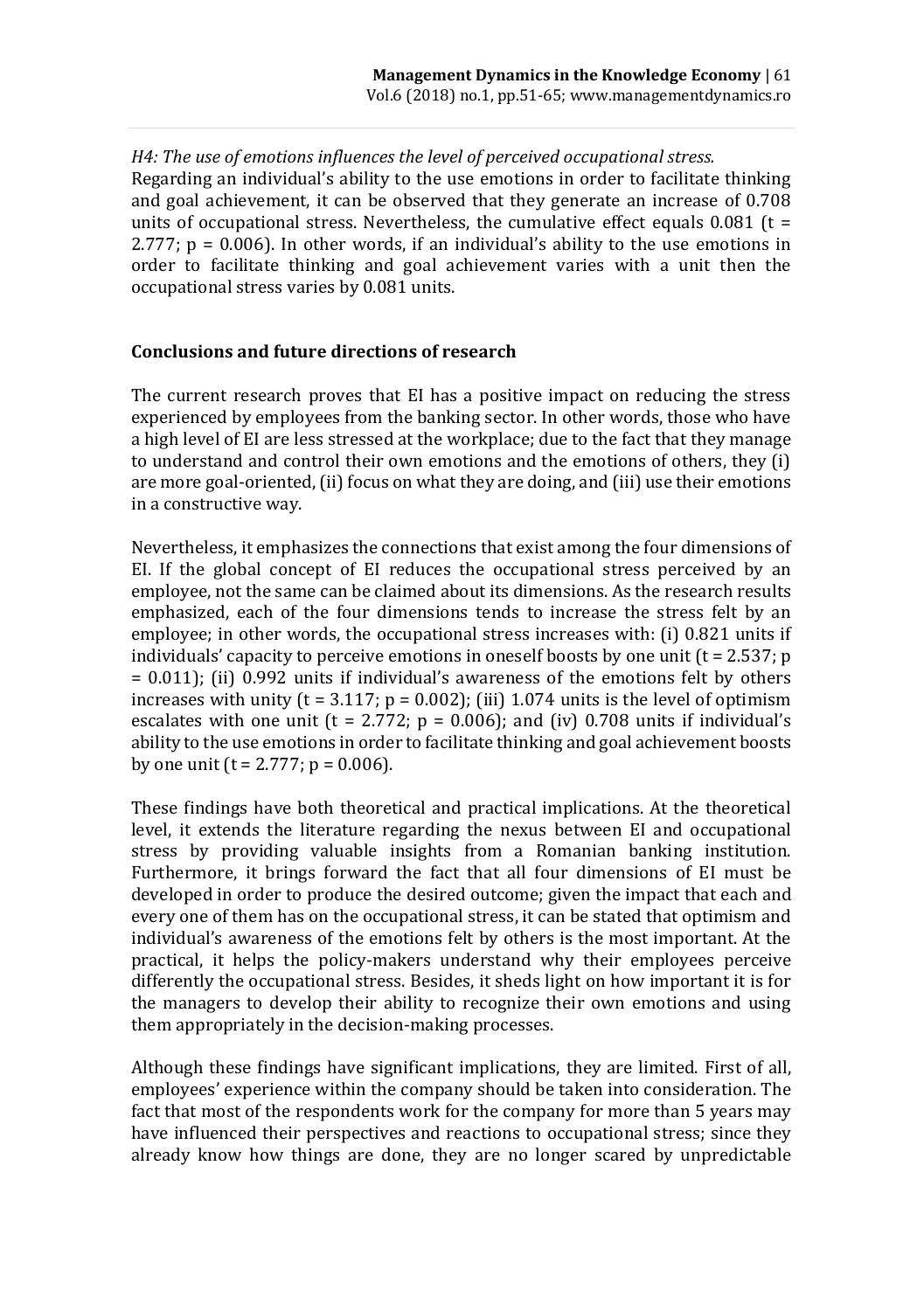*Emotional Intelligence and Occupational Stress in Romanian Organizations*

changes and handle differently the high tension situations. As Rosenberg, Burt, Forehand, and Paysnick (2016) state those who are in a firm for less than a year are more stressed than their co-workers. Secondly, the results may have been different if the sample would have included more men; as O'Connor and Brown (2016) proved, women are more stressed and emotional than men. The latter seems to be more analytic and to control better their emotions.

Starting from these, several further research directions are identified, namely: (i) analyzing how employees' socio-demographical characteristics (age, experience, gender etc.) mediate the relationship between their EI and occupational stress; (ii) determining the impact that firm's size has on the relationship between employees' EI and occupational stress; and (iii) developing a cross-industry analysis regarding the relationship between employees' EI and occupational stress

#### **References**

- Abraham, R. (2000). The role of job control as a moderator of emotional dissonance and emotional intelligence outcome relationships. *Journal of Psychology*, 134(2), 169-184.
- Antai, I., and Olson, H. (2013). Interaction: a new focus for supply chain vs supply chain competition. *International Journal of Physical Distribution & Logistics Management*, 43(7), 511-528.
- Ashkanasy, N.M. (2003). Emotions in organizations: A multi-level perspective. In Dansereau, F., and Yammarino, F.J. (Eds.) *Multi-Level Issues in Organizational Behavior and Strategy* (pp.9-54). Oxford, UK: Elsevier.
- Bar-On, R. (1997). *Bar-On Emotional Quotient Inventory: Technical Manual*. Toronto: Multi-Health Systems.
- Belias, D., Koustelios, A., Koutiva, M., and Zournatzi, E. (2013). Occupational Stress and Emotional Intelligence among Greek Bank Employees. *International Journal of Human Resource Studies*, 3(4), 79-101.
- Brackett, M.A., and Salovey, P. (2006). Measuring emotional intelligence with the Mayer-Salovey-Caruso Emotional Intelligence Test (MSCEIT). *Psicothema*, 18(Suppl), 34-41.
- Burduș, E., Căprărescu, G., and Zorlențan, T. (1996). *Organizational management [Managementul organizației]*. Bucharest: Holding Reporter.
- Carmeli, A. (2003). The relationship between emotional intelligence and work attitudes, behavior and outcomes. *Journal of Management Psychology*, 18(8), 788-813.
- Cazacu, D. (2014). Identifying the level of stress from the medical environment [Identificarea nivelului de stres în mediul medical]. Retrieved from http://dspace.usarb.md:8080/jspui/handle/ 123456789/1145.
- Cheung, S.Y., Gong, Y.P., and Huang, J.C. (2016). Emotional intelligence, job insecurity, and psychological strain among real estate agents: a test of madiation and moderation models. *International Journal of Human Resource Management*, 27(22), 2673-2694.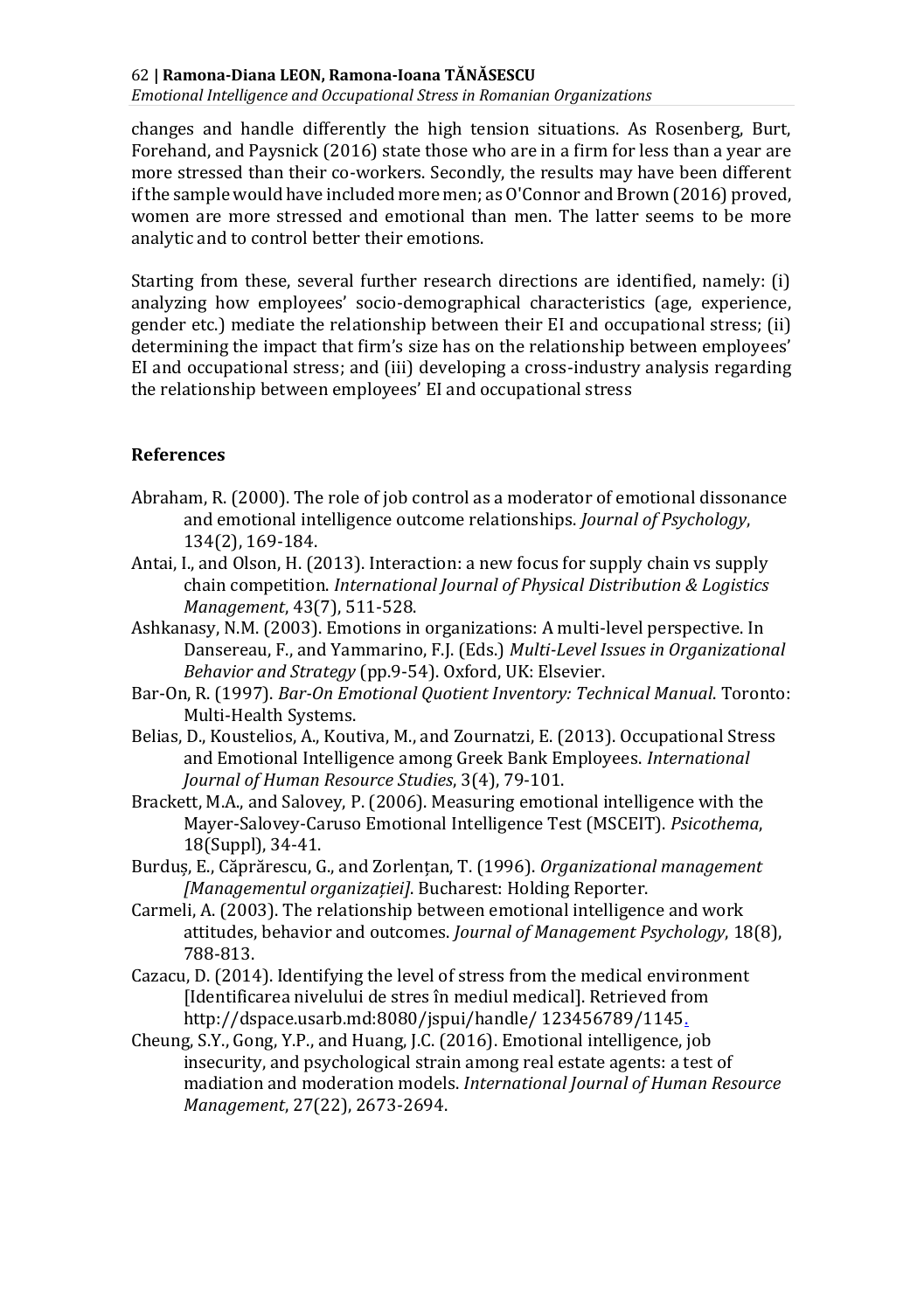- Chung, E.K., Jung, Y., and Sohn, Y.W. (2017). A moderated mediation model of job stress, job satisfaction, and turnover intention for airport security screeners. *Safety Science*, 98(1), 89-97.
- Cohen, S., Kamarck, T., and Mermelstein, R. (1983). A global measure of perceived stress. *Journal of Health and Social Behavior*, 24(4), 385-396.
- Cooper, C.L., and Marshall, J. (1978). Sources of managerial and white collar stress. In Cooper, C.L., and Payne, R. (Eds.), *Stress at work* (pp.81-105). New York: John Wiley & Sons.
- Cooper, S.L., Sloan, S.J., and Williams, S. (1998). *Occupational Stress Indicator: Management Guide*. Windsor: NFER Nelson.
- Craveț, G. (2014). Stress management: causes and interdependences [Managementul stresului: cauzalități și interdependențe]. *ECOSTUDENT*, 3, 53-59.
- Drozdowski, G. (2017). Emotional components of competence among executives: An empirical study. *Economic Annals-XXI*, 162(11/12), 89-92.
- Extremera, N., Fernandez-Berrocal, P., and Ramos, N.S. (2007). Perceived emotional intelligence facilitates cognitive emotional processes of adaptation to an acute stressor. *Cognition & Emotion*, 21(4), 758-772.
- Ganster, D.C., and Rosen, C.C. (2013). Work stress and employee health: A multidisciplinary review. *Journal of Management*, 39(5), 1085-1122.
- Gardner, H. (1983). *Frames of Mind*. New York: Basic Book Inc.
- Goleman, D. (1998). *Working with Emotional Intelligence.* New York: Bantam.
- Goleman, D. (2001). *Emotional Intelligence [Inteligența emoțională]*. Bucharest: Curtea Veche.
- Goleman, D. (2004). *Emotional Intelligence: the key to life success [Inteligența emoțională: cheia succesului în viață]*. Bucharest: Allfa.
- Hajli, N., Shanmugam, M., Powell, P., and Love, P.E.D. (2015). A study on the continuance participation in on-line communities with social commerce perspective. *Technological Forecasting and Social Change*, 96, 232-241.
- Halkos, G., and Bousinakis, D. (2017). The effect of stress and dissatisfaction on employees during crisis. *Economic Analysis and Policy*, 55, 25-34.
- Hellhammer, D.H., and Hellhammer, J. (2008). *Stress: The brain-body connection (Key issues in mental health)*. New York, NY: Karger.
- Hong, E., and Lee, Y.S. (2016). The mediating effect of emotional intelligence between emotional labour, job stress, burnout and nurses' turnover intention. *International Journal of Nursing Practice*, 22(6), 625-632.
- Ioannis, N., and Ioannis, T. (2002). Emotional intelligence in the workplace: exploring its effects on occupational stress and organizational commitment. *International Journal of Organizational Analysis*, 10(4), 327-342.
- Irawanto, D.W., and Primasari, N.D. (2015). The Effect of Occupational Stress on Work Performance of Female Employees: Study in Indonesia. *Asia-Pacific Journal of Management Research and Innovation*, 11(4), 336-345
- Järvensivu, T., and Törnroos, J.A. (2010). Case study research with moderate constructionism: conceptualization and practical illustration. *Industrial Marketing Management*, 39(1), 100-108.
- Johns, G. (1998). *Organizational behavior [Comportament organizational]*. Bucharest: Economică.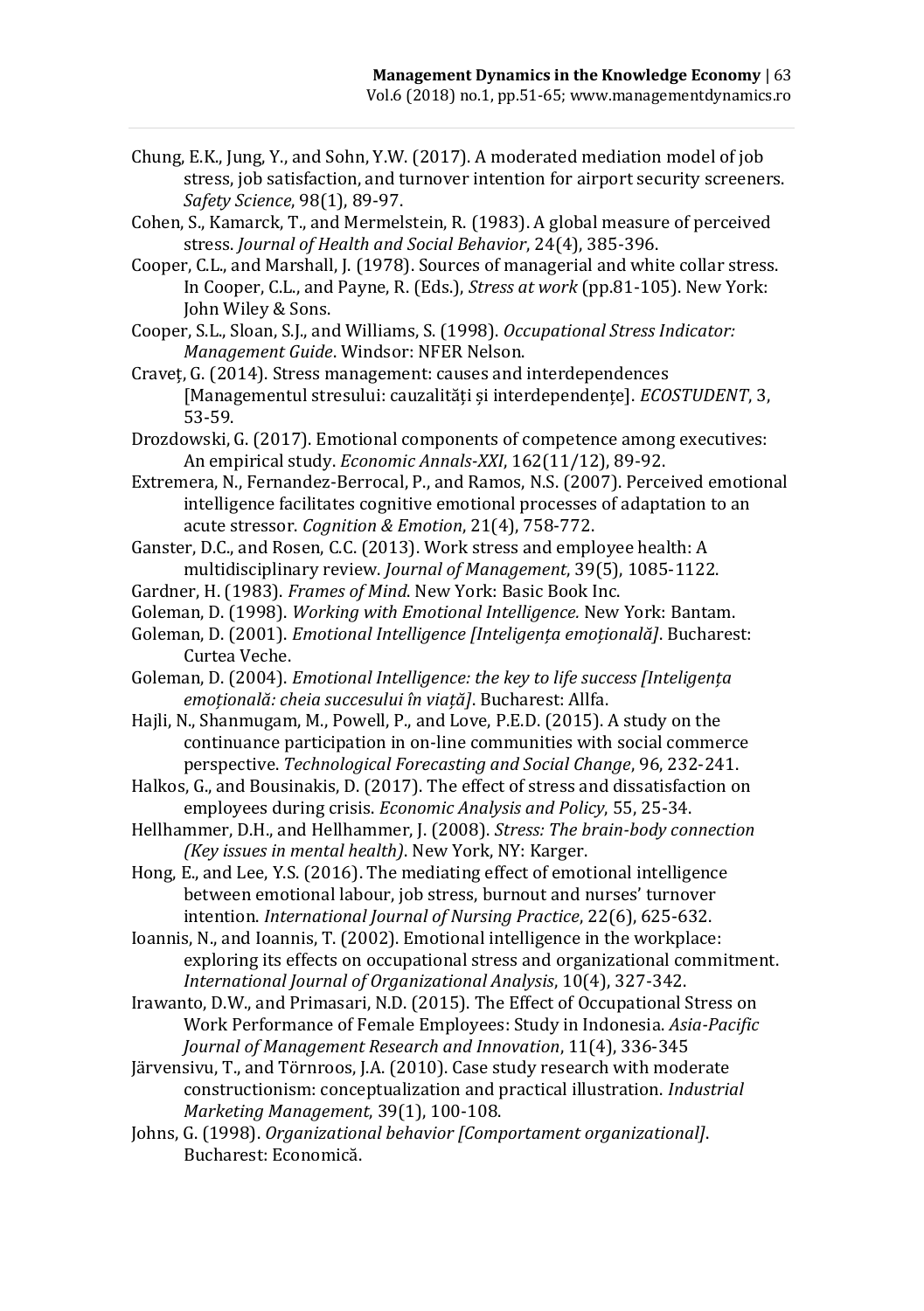*Emotional Intelligence and Occupational Stress in Romanian Organizations*

- Johns, G. (2011). Attendance dynamics at work: The antecedents and correlates of presenteeism, absenteeism, and productivity loss. *Journal of Occupational Health Psychology*, 16(4), 483-500.
- Jung, H.S., and Yoon, H.H. (2016). Why is employees' emotional intelligence important?. The effects of EI on stress-coping styles and job satisfaction in the hospitality industry. *International Journal of Contemporary Hospitality Management*, 28(8), 1649-1675.
- Kang, D.-M., Kim, S.-Y., Kim, Y.-J., and Kim, J.-A. (2017). Psychological Intervention for Post-traumatic Stress Disorder among Witnesses of a Fatal Industrial Accident in a Workers' Health Center. *Safety and Health at Work*, 8(4), 410- 412.
- Lazarus, R.S. (1999). *Stress and emotions: A new synthesis*. New York: Springer.
- Leon, R.D. (2017). Emotional Intelligence: The Path to Sustainability. In Zbuchea, A., Brătianu, C., and Pânzaru, F. (Eds.), *Economic Behaviour: Economy, Business and People* (pp.85-112). Newcastle: Cambridge Scholars Publishing.
- Li, Z.D., Gupta, B., Loon, M., and Casimir, G. (2016). Combinative aspects of leadership style and emotional intelligence. *Leadership & Organization Development Journal*, 37(1), 107-125.
- Marcoulides, G.A., Chin, W.W., and Saunders, C. (2009). A Critical Look at Partial Least Squares Modeling. *MIS Quarterly*, 33(1), 171-175.
- Mayer, J.D., and Salovey, P. (1995). Emotional intelligence and the construction and regulation of feelings. *Applied & Preventive Psychology*, 4(3), 197-208.
- Mayer, J.D., and Salovey, P. (1997). What is emotional intelligence? In Salovey, P., and Sluyter, D.J. (Eds.), *Emotional development and emotional intelligence: Educational implications* (pp.3-31). New York: Basic Books.
- Mook, D.G. (1983). In defense of external invalidity. *American Psychologist*, 38, 379- 387.
- Newton, C., Teo, S.T.T., Pick, D., Ho, M., and Thomas, D. (2016). Emotional intelligence as a buffer of occupational stress. *Personnel Review*, 45(5), 1010- 1028.
- Nowack, K. (2017). Sleep, emotional intelligence, and interpersonal effectiveness: Natural bedfellows. *Consulting Psychology Journal*, 69(2), 66-79.
- O'Connor, P., Nguyen, J., and Anglim, J. (2017). Effectively Coping with Task Stress: A Study of the Validity of the Trait Emotional Intelligence Questionnaire– Short Form (TEIQue–SF). *Journal of Personality Assessment*, 99(3), 304-314.
- O'Connor, P.J., and Brown, C.M. (2016). Sex-linked personality traits and stress: Emotional skills protect feminine women from stress but not feminine men. *Personality and Individual Differences*, 99, 28-32.
- Roco, M. (2001). *Creativity and emotional intelligence [Creativitate și inteligență emoțională].* Iasi: Polirom.
- Rosenberg, E.R., Burt, K.B., Forehand, R.L., and Paysnick, A.A. (2016). Youth Self-Views, Coping with Stress, and Behavioral/Emotional Problems: The Role of Incremental Self-Theory. *Journal of Child and Family Studies*, 25(6), 1713- 1723.
- Schutte, N.S., Malouff, J.M., Hall, L.E., Haggerty, D.J., Cooper, J.T., Golder, C.J., and Dornheim, L. (1998). Development and validation of a measure of emotional intelligence. *Personality and Individual Differences*, 25(2), 167-177.